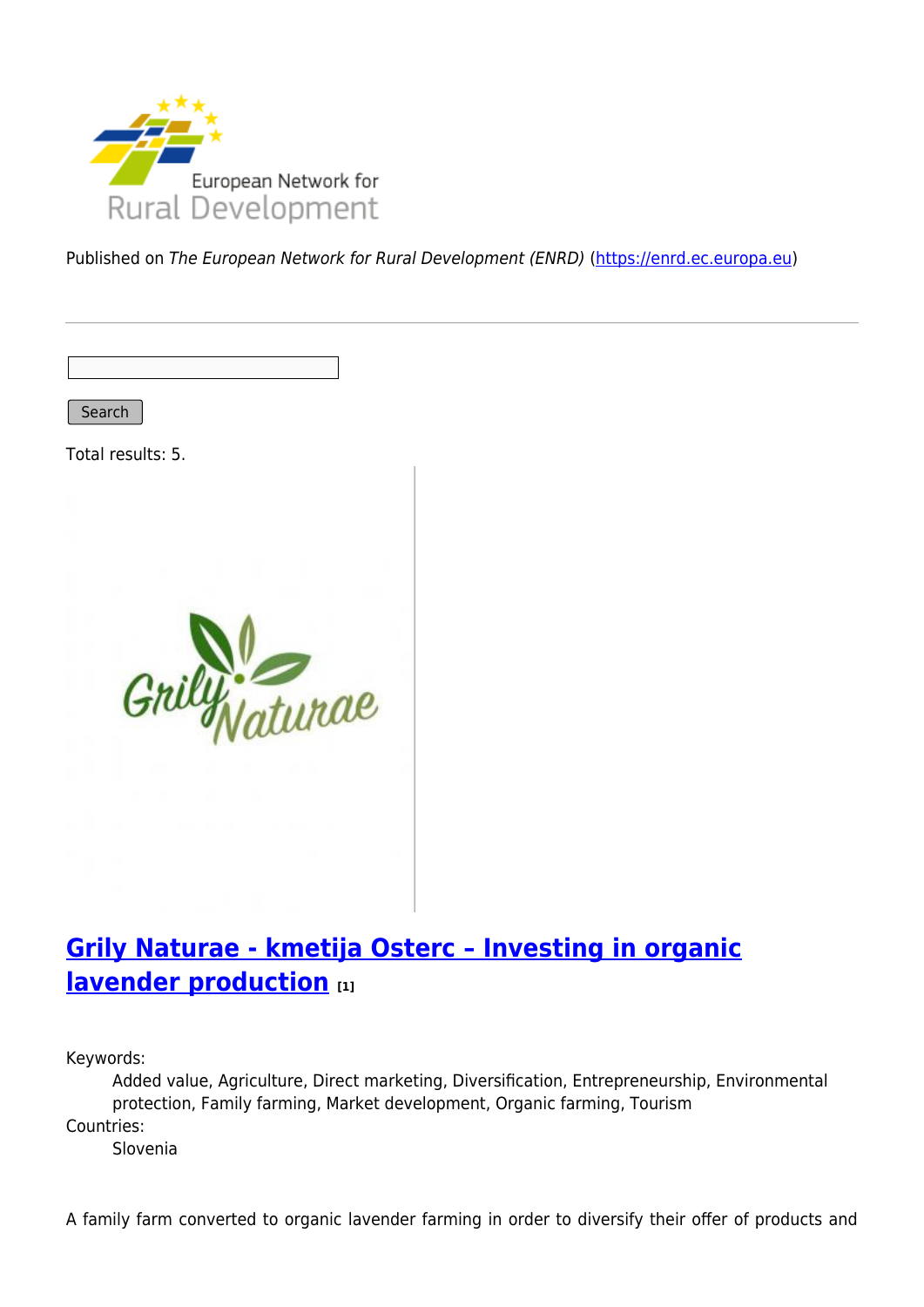services in an environmentally sustainable way.



# **[The Černelič Biodynamic Farm](https://enrd.ec.europa.eu/projects-practice/cernelic-biodynamic-farm-0_en) [2]**

Keywords:

Agriculture, Biodiversity, Environmental sustainability, Organic farming, Product quality, Rural Inspiration Awards: nominees, Soil management

Countries:

Slovenia

Organic and biodynamic farms cooperate to jointly acquire conservation tillage equipment (subsoilers and no till seeding machine) to enhance soil quality, reduce pollution and maximise their soil's capacity to act as a carbon sink



## **[Knehtilä organic farm and Palopuro symbiosis](https://enrd.ec.europa.eu/projects-practice/knehtila-organic-farm-and-palopuro-symbiosis_en) [3]**

Keywords:

Agriculture, Biodiversity, Cooperation, Organic farming, Renewables, Sustainability Countries:

Finland

An award-winning organic farm in Finland set up a food production network with neighbouring farms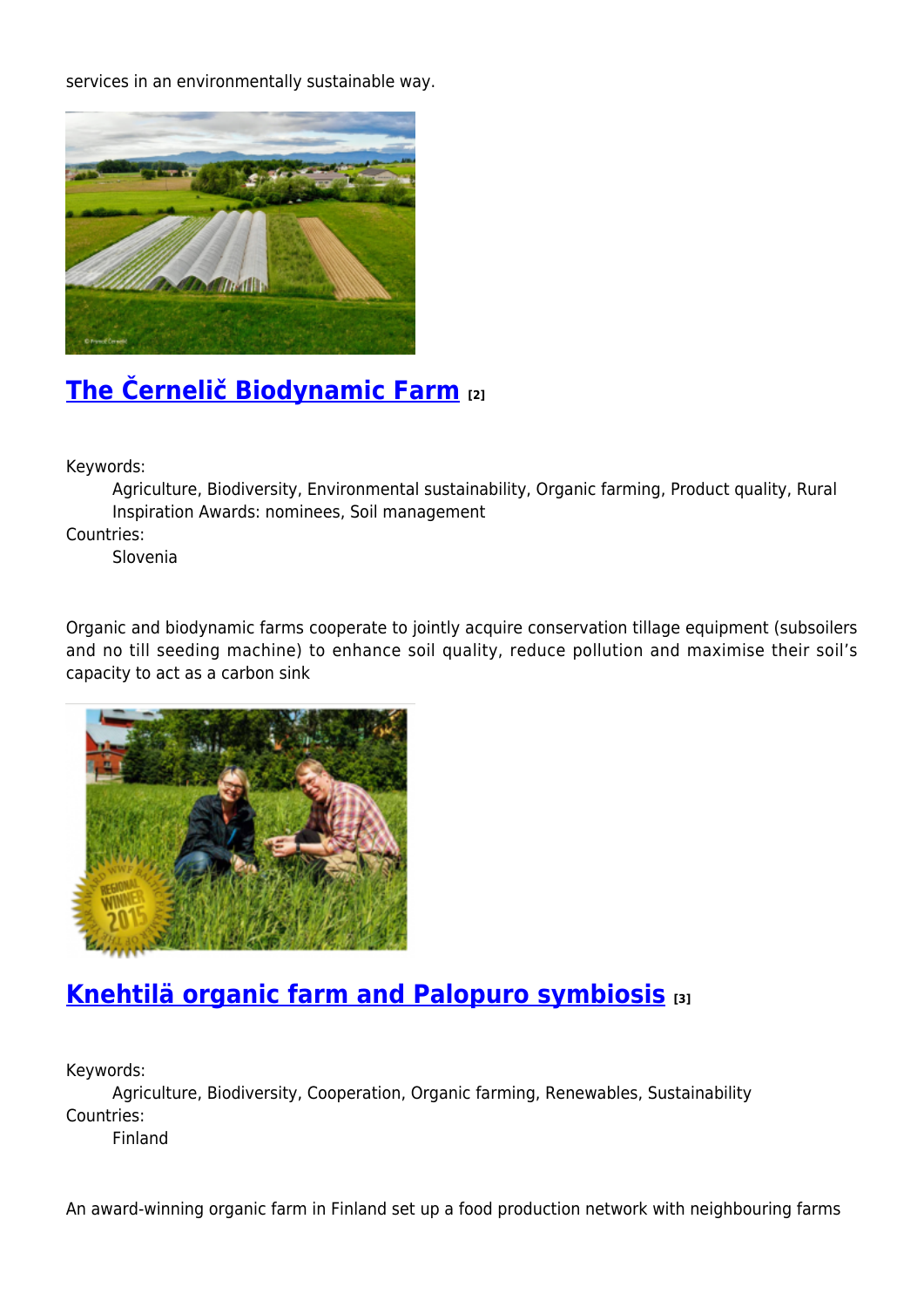aiming to achieve energy and nutrient self-sufficiency.



# **[Sustainable cultivation of olive trees and innovative](https://enrd.ec.europa.eu/projects-practice/sustainable-cultivation-olive-trees-and-innovative-extraction-olive-oil_en) [extraction of olive oil](https://enrd.ec.europa.eu/projects-practice/sustainable-cultivation-olive-trees-and-innovative-extraction-olive-oil_en) [4]**

Keywords:

Agriculture, Biodiversity, Entrepreneurship, Environmental sustainability, Innovation, Organic farming, Product quality

Countries:

Slovenia

An example of sustainable cultivation of olive trees and extraction of olive oil using innovative ultrasound techniques.



# **[Janez Smrtnik's farm – Mountain farming using indigenous](https://enrd.ec.europa.eu/projects-practice/janez-smrtniks-farm-mountain-farming-using-indigenous-breeds_en) [breeds](https://enrd.ec.europa.eu/projects-practice/janez-smrtniks-farm-mountain-farming-using-indigenous-breeds_en) [5]**

Keywords:

Animal husbandry, Biodiversity, Diversification, Environmental protection, Mountain area, Product quality, Sustainability Countries: Slovenia

An organic mountain farm uses indigenous breeds to produce high-quality meat, while preserving the